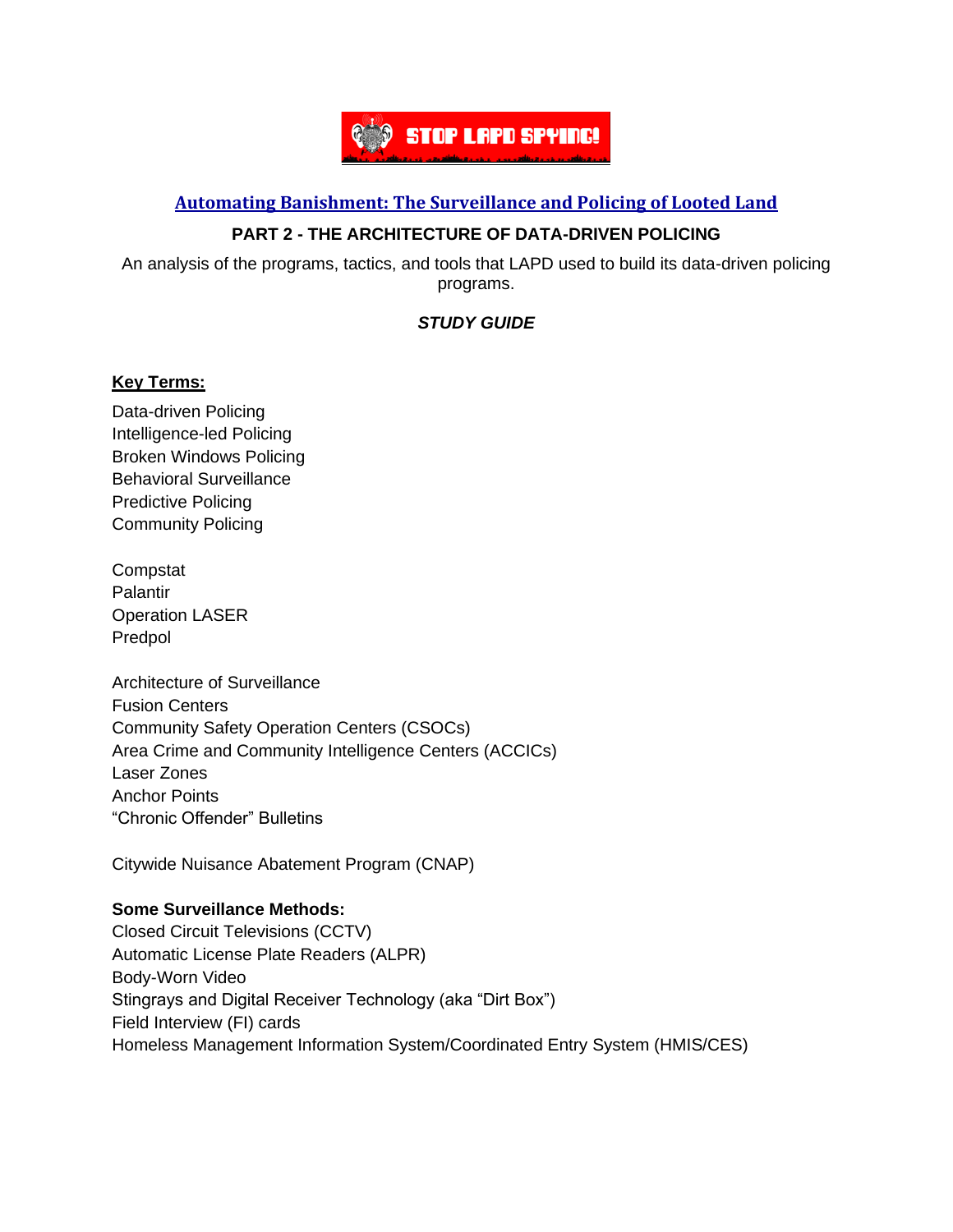### **Resources:**

Understanding the Architecture of Surveillance: [www.thestalkerstate.org;](http://www.thestalkerstate.org/) <https://stoplapdspying.org/policing-strategies-and-tactics/>

Interactive map of Anchor Points and Laser Zones: <https://automatingbanishment.org/map/>

Before the Bullet Hits the Body: Dismantling Predictive Policing in Los Angeles: [https://stoplapdspying.org/before-the-bullet-hits-the-body-dismantling-predictive-policing-in-los](https://stoplapdspying.org/before-the-bullet-hits-the-body-dismantling-predictive-policing-in-los-angeles/)[angeles/](https://stoplapdspying.org/before-the-bullet-hits-the-body-dismantling-predictive-policing-in-los-angeles/)

George L. Kelling and James Q. Wilson, "[Broken Windows,](https://www.theatlantic.com/magazine/archive/1982/03/broken-windows/304465/)" The Atlantic (March 1982).

Sam Levin, " Revealed: LAPD officers told to collect social media data on every civilian they [stop,](https://www.theguardian.com/us-news/2021/sep/08/revealed-los-angeles-police-officers-gathering-social-media)" The Guardian (September 8, 2021).

Annie Jacobsen, "[Palantir's God's-Eye View of Afghanistan,](https://www.wired.com/story/palantirs-gods-eye-view-of-afghanistan/)" Wired (January 20, 2021).

LAPD, [Data-Informed Community-Focused Policing](http://lapd-assets.lapdonline.org/assets/pdf/Data-Informed-Policing.pdf) (April 2020) p. 47.

Ali Winston & Darwin Bond-Graham, " [From Fallujah to the San Fernando Valley, Police Use](https://truthout.org/articles/predictive-policing-from-fallujah-to-the-san-fernando-valley-military-grade-software-used-to-wage-wars-abroad-is-making-its-impact-on-americas-streets/)  [Analytics to Target "High-Crime" Areas,](https://truthout.org/articles/predictive-policing-from-fallujah-to-the-san-fernando-valley-military-grade-software-used-to-wage-wars-abroad-is-making-its-impact-on-americas-streets/)" Truthout (March 12th, 2014).

# **Questions:**

- 1. What is data driven policing?
- 2. How are "science" and "data" used to legitimate violence?
- 3. What is the lineage of data-driven policing?
- 4. How do reforms institutionalize police violence rather than abate it?
- 5. How does colonialism experiment with new forms of violence? How do perpetual wars abroad feed the perpetual war within the borders? And is this understanding critical to dismantling the system? Why?
- 6. Have you observed any policing behavior that would indicate that they are targeting certain areas of the community?
- 7. How do you see these behaviors and patterns continuing in current policing practices?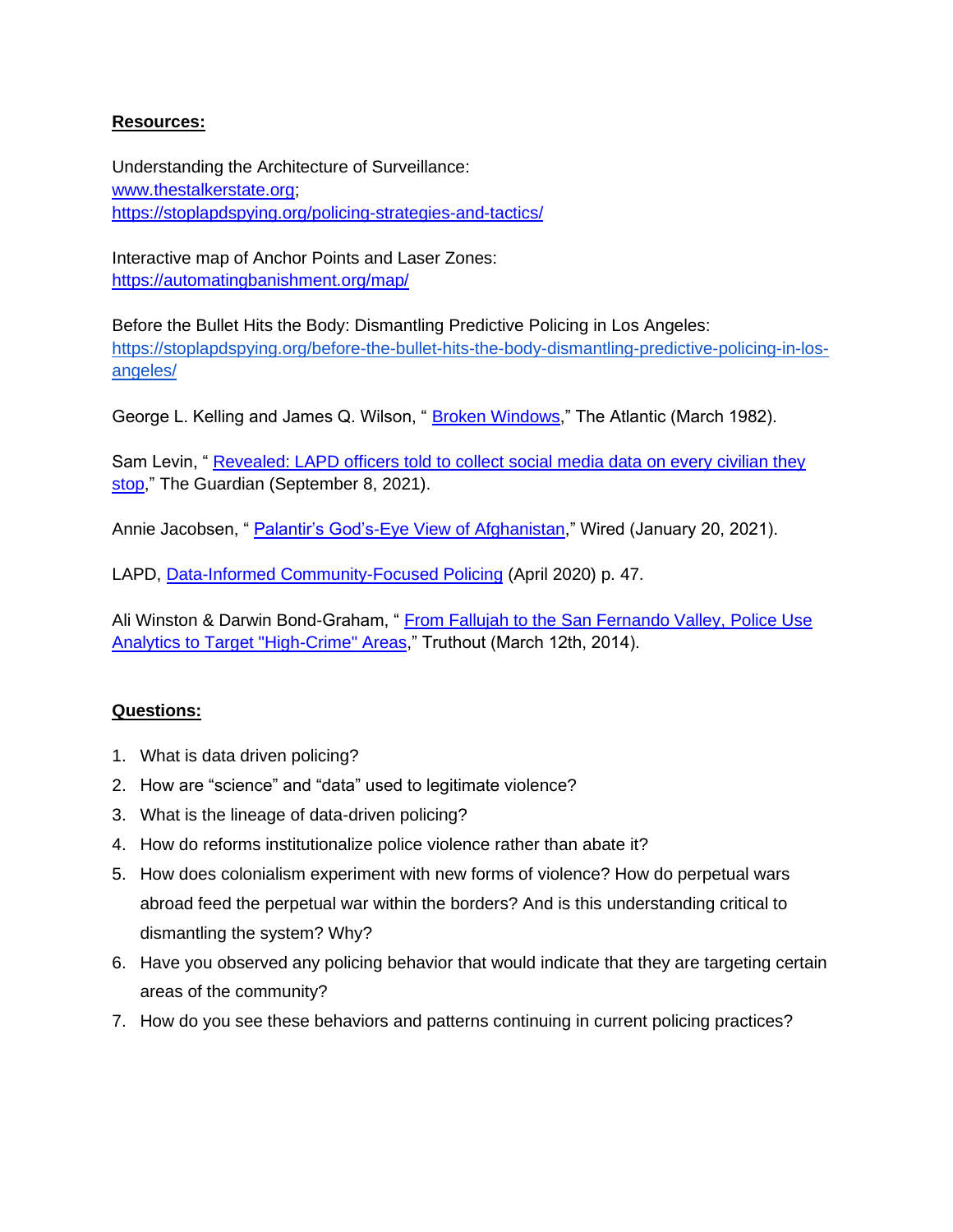**Venn Diagram Worksheet:** A self-guided learning tool. Can be useful in categorizing characteristics of Predictive Policing (section 2) and Community Policing (section 6)

> **Operation Laser** and Predictive Policing

Data Driven **Community Focused** Policing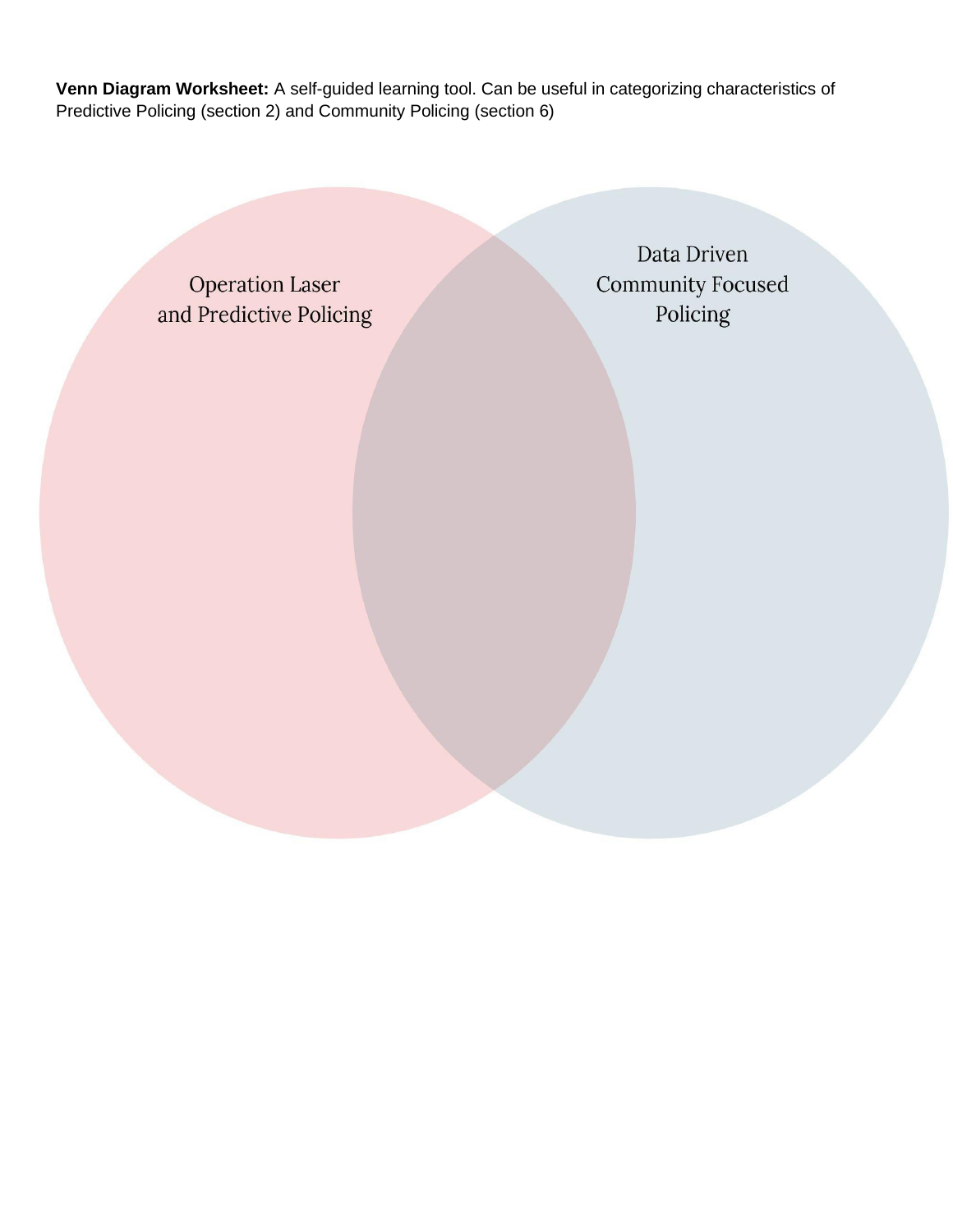#### Venn Diagram - Word Bank

using racist data and algorithmic pseudo-science in the name of "efficiency", "accuracy", and "fairness"

continuing to standardize and

legally codify the use of algorithmic

programs

introduced new technology for

mass surveillance

used "chronic offender bulletins" as a reason to target and harass community members

**COMPSTAT** 

utilized Palantir to automate profiling

and hotspot maps

Continuing to work with non profits and academia to increase credibility

> Introducing language for "police accountability"

> > utilizes reformist theories

used person and location-based targeting and policing tactics

developing community programs to increase surveillance and utilize counterinsurgency tactics in poor and black/brown communities

prioritizing the wants of people/organizations in power over the needs and safety of the community itself

operated on the idea of zoning in on "problem" areas and extracting unwanted individuals

the same program but marketed differently

increasing methods of surveillance

developed as a new "proactive model"

after the 2001 consent decree

and broadening "surveillance bureaucracy"